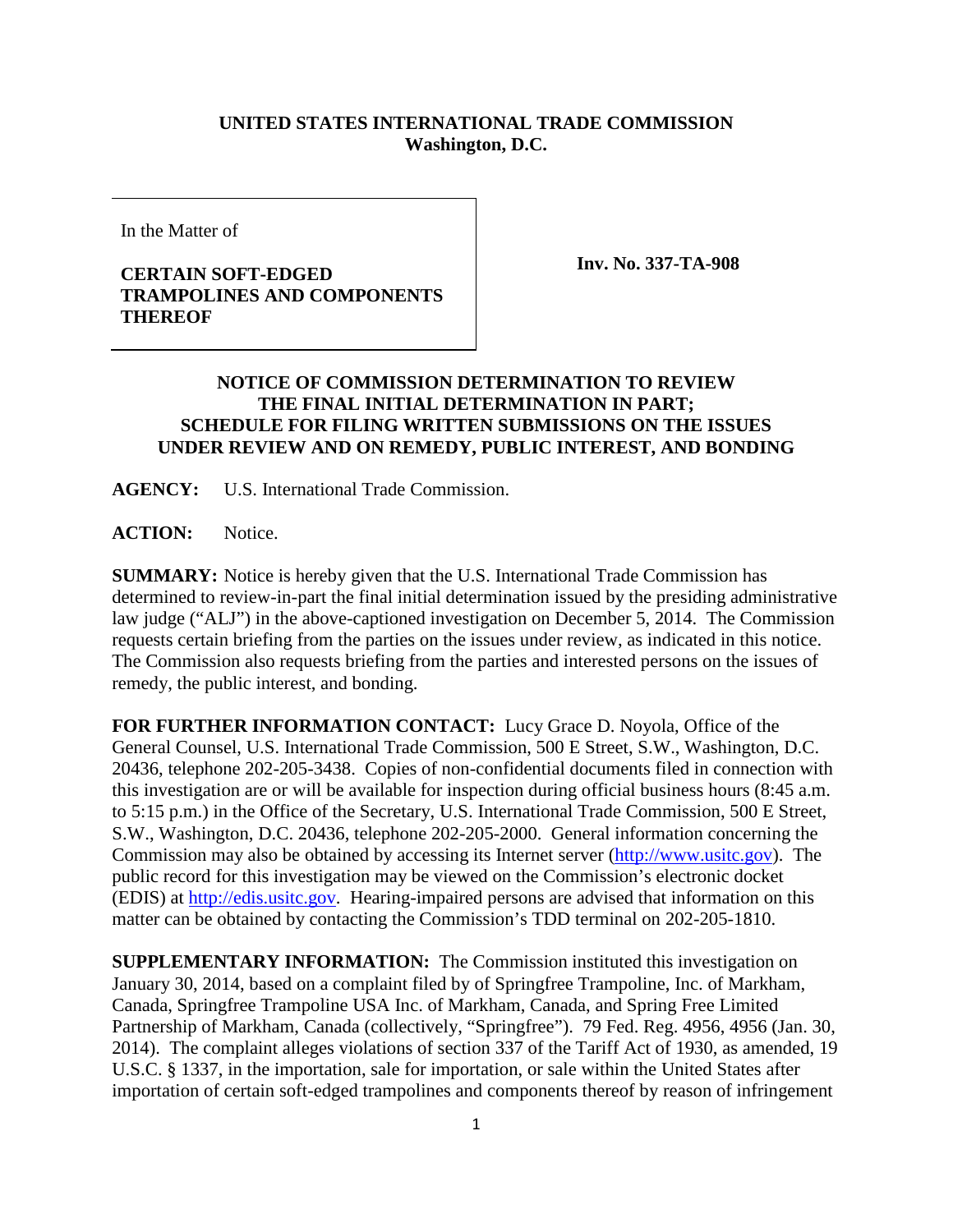of one or more of claims 1 and 13 of U.S. Patent No. 6,319,174 (the "'174 patent"). *Id*. The notice of investigation names Vuly Trampolines Pty. Ltd. of Brisbane, Australia ("Vuly") as the sole respondent. *Id*. at 4957. The Office of Unfair Import Investigations did not participate in the investigation. *Id*.

On December 5, 2014, the ALJ issued a final ID finding no violation of section 337. The ALJ found that Vuly's accused products infringe claims 1 and 13 of the '174 patent. The ALJ found that Springfree's alleged domestic industry products practice claim 13, but found that Springfree failed to satisfy the economic prong of the domestic industry requirement. The ALJ further found that claim 1 was not shown to be invalid, but found that claim 13 is invalid as anticipated by the prior art. On December 18, 2014, the ALJ issued a recommended determination ("RD") on remedy and bonding. The ALJ recommended that, if the Commission finds a section 337 violation, a limited exclusion order should issue, with an exception for replacement, repair, and warranty parts. The ALJ recommended that the bond rate be set at zero percent.

On December 22, 2014, Springfree filed a petition for review of the ALJ's construction of the claim term "first retaining means" in claim 1 and the ALJ's findings with respect to domestic industry and anticipation of claim 13. The same day, Vuly filed a contingent petition for review of nearly all the remaining determinations by the ALJ in the event the Commission determines to review the ID. On January 2, 2015, the parties filed responses to the petitions. The Commission did not receive any post-RD public interest comments from the parties or the public.

Having examined the record of this investigation, including the ID, the petitions for review, and the responses thereto, the Commission has determined to review the ALJ's determination of no violation. Specifically, the Commission has determined to review (1) the ALJ's construction of "flexible mat," "first retaining means," and "flexible elongated rod"; (2) the ALJ's findings of infringement of claim 1 and 13; (3) the ALJ's findings regarding the technical prong of the domestic industry requirement with respect to claims 1 and 13; (4) the ALJ's findings regarding validity with respect to claims 1 and 13; and (5) the ALJ's finding regarding the economic prong of the domestic industry requirement.

The parties are requested to brief their positions on the issues under review with reference to the applicable law and the existing evidentiary record. In connection with its review, the Commission requests responses to the following questions only.

- 1. What is the plain and ordinary meaning of "flexible mat"? Please discuss whether this limitation, based on its plain and ordinary meaning, is met by the accused products, the alleged domestic industry products, and the prior art.
- 2. Please identify the structures disclosed in the '174 patent corresponding to the claimed function of the "first retaining means" limitation. Discuss the relevance, if any, of *Micro Chemical, Inc. v. Great Plains Chemical Co.*, 194 F.3d 1250 (Fed. Cir. 1999) and *Ishida Co. v. Taylor*, 221 F.3d 1310 (Fed. Cir. 2000). Please discuss how your response affects the analyses with respect to infringement, the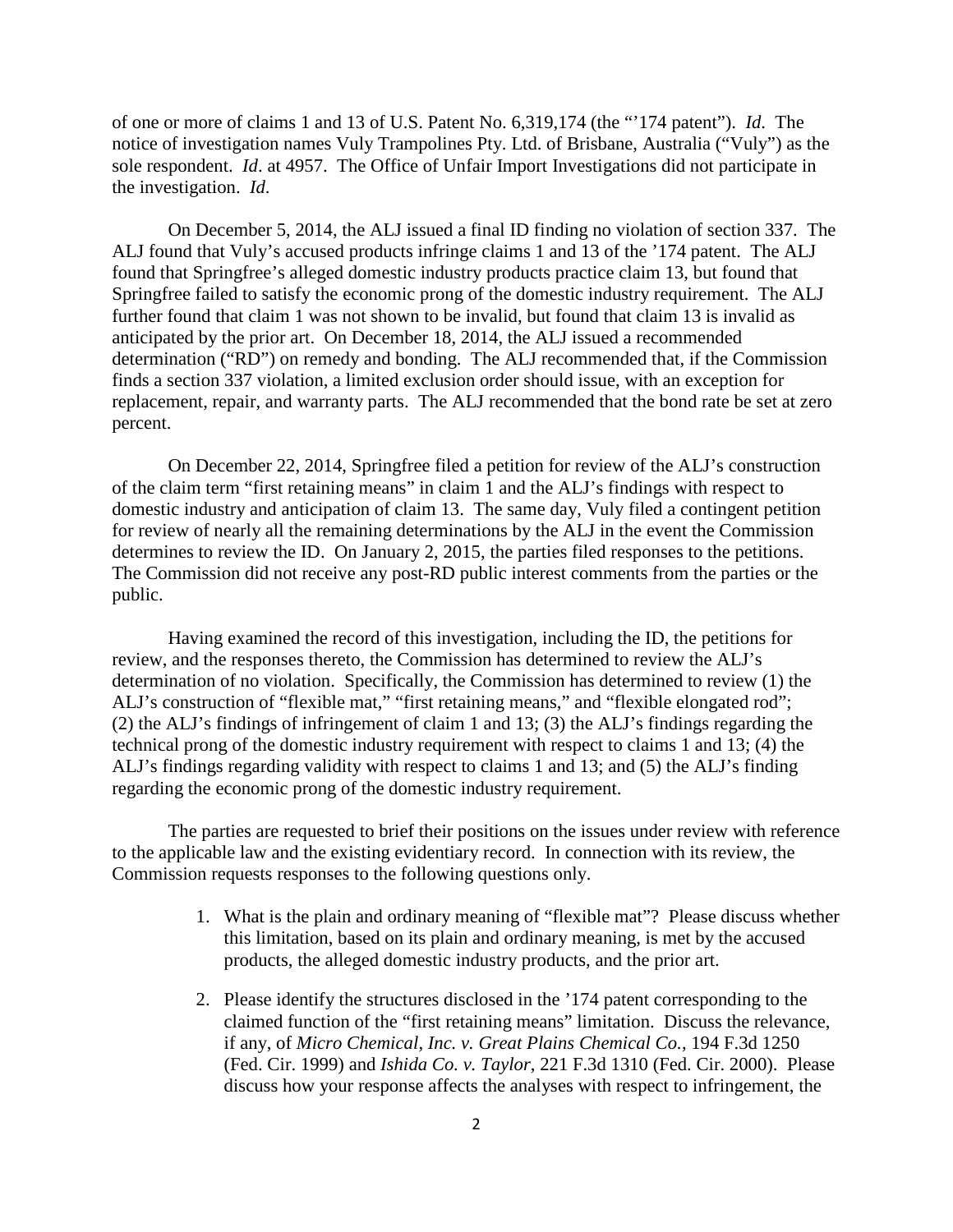technical prong of the domestic industry requirement, and validity.

- 3. What evidence in the record shows that Springfree's alleged domestic industry investment or employment activities are significant in the context of the industry in question, Springfree's relative size, the article of commerce, and the realities of the marketplace?
- 4. With respect to Springfree's alleged domestic industry products, how do Springfree's domestic industry investments in plant and equipment and/or employment of labor and capital compare to its foreign investments and/or employment? What share of the overall cost of manufacturing and installation of a Springfree trampoline is accounted for by installation service costs in the United States? Does this information support a finding that Springfree's domestic activities are significant?

In connection with the final disposition of this investigation, the Commission may (1) issue an order that could result in the exclusion of the subject articles from entry into the United States, and/or (2) issue one or more cease and desist orders that could result in the respondent(s) being required to cease and desist from engaging in unfair acts in the importation and sale of such articles. Accordingly, the Commission is interested in receiving written submissions that address the form of remedy, if any, that should be ordered. If a party seeks exclusion of an article from entry into the United States for purposes other than entry for consumption, the party should so indicate and provide information establishing that activities involving other types of entry either are adversely affecting it or likely to do so. For background, see *Certain Devices for Connecting Computers via Telephone Lines*, Inv. No. 337-TA-360, USITC Pub. No. 2843 (December 1994) (Commission Opinion).

If the Commission contemplates some form of remedy, it must consider the effects of that remedy upon the public interest. The factors the Commission will consider include the effect that an exclusion order and/or cease and desist orders would have on (l) the public health and welfare, (2) competitive conditions in the U.S. economy, (3) U.S. production of articles that are like or directly competitive with those that are subject to investigation, and (4) U.S. consumers. The Commission is therefore interested in receiving written submissions that address the aforementioned public interest factors in the context of this investigation.

If the Commission orders some form of remedy, the U.S. Trade Representative, as delegated by the President, has 60 days to approve or disapprove the Commission's action. *See* Presidential Memorandum of July 21, 2005, 70 Fed. Reg. 43251 (July 26, 2005). During this period, the subject articles would be entitled to enter the United States under bond, in an amount determined by the Commission and prescribed by the Secretary of the Treasury. The Commission is therefore interested in receiving submissions concerning the amount of the bond that should be imposed if a remedy is ordered.

**WRITTEN SUBMISSIONS:** The parties to the investigation are requested to file written submissions on all of the issues identified in this notice. Parties to the investigation, interested government agencies, and any other interested parties are encouraged to file written submissions on the issues of remedy, the public interest, and bonding. Such submissions should address the